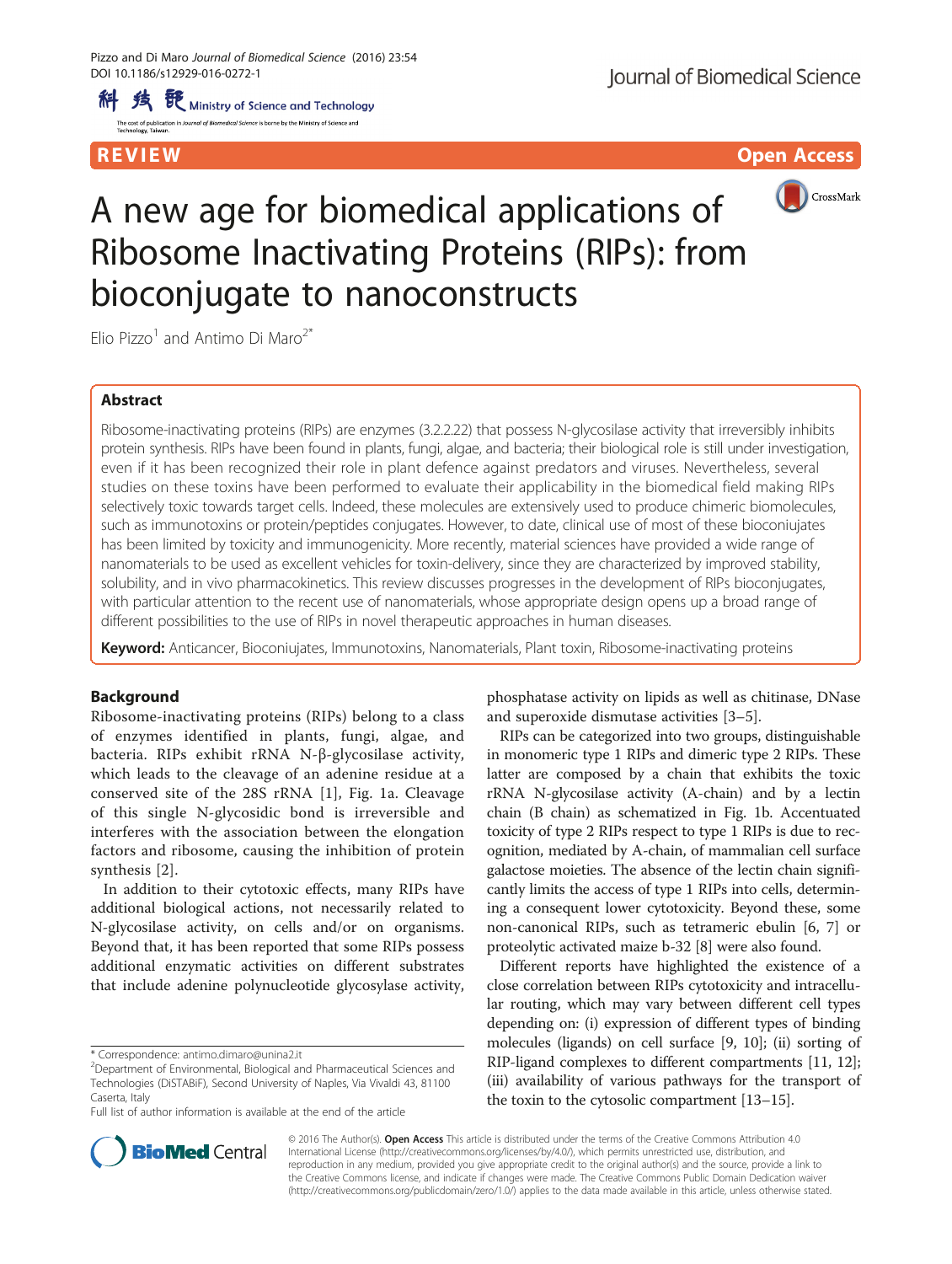<span id="page-1-0"></span>

These considerations are also corroborated by the existence of non-toxic RIPs, identified in some plants, that despite having N-glycosilase activity are non-toxic, since they are degraded as a result of an intracellular routing different from that of toxic type 2 RIPs [\[7](#page-6-0), [16](#page-6-0)].

Generally, RIPs enter the cell by first binding to cell surface receptors, then crossing the cell membrane via endocytosis and, finally, translocate into the cytosol by an intracellular compartment. Type 2 RIPs (e.g. ricin), across the membrane via endocytosis, after binding to galactose moieties, and are delivered from Golgi network to the endoplasmic reticulum (ER) by retrograde vesicular transport. Once in the ER lumen, the A and B chains are dissociated and finally the active A chain portion is directed to the cytoplasm [[11, 13](#page-6-0)].

On the contrary type 1 RIPs, devoid of lectin B-chain, once internalized, are delivered to the cytoplasm through a Golgi independent route, thereby making their uptake by cells more difficult [\[9, 14\]](#page-6-0).

However, the possibility of selectively directing RIPs to target cells opens huge applications in medicine [[17](#page-6-0)–[19](#page-6-0)], as demonstrated by targeted RIP based toxic preparations used in a number of clinical trials and in a very large number of preclinical studies [[20, 21\]](#page-6-0).

## Review

## RIP based immunotoxins

Chimeric molecules obtained combining antibody portion and specific toxins are known as immunotoxins: bifunctional macro-molecules that are based on intracellular toxin action to kill target cells [[22\]](#page-6-0). The progress of recombinant antibody engineering and protein fusion technology has led to rapid expansion of drug-targeting devices with superior antigen binding and pharmacokinetic properties (Fig. [2a](#page-2-0)) [[23](#page-6-0)]. Nowadays immunotoxins are considered powerful immune-bullets against cancer cells, in immune regulation and in the treatment of viral [[24\]](#page-6-0) or parasitic diseases [\[25](#page-6-0)].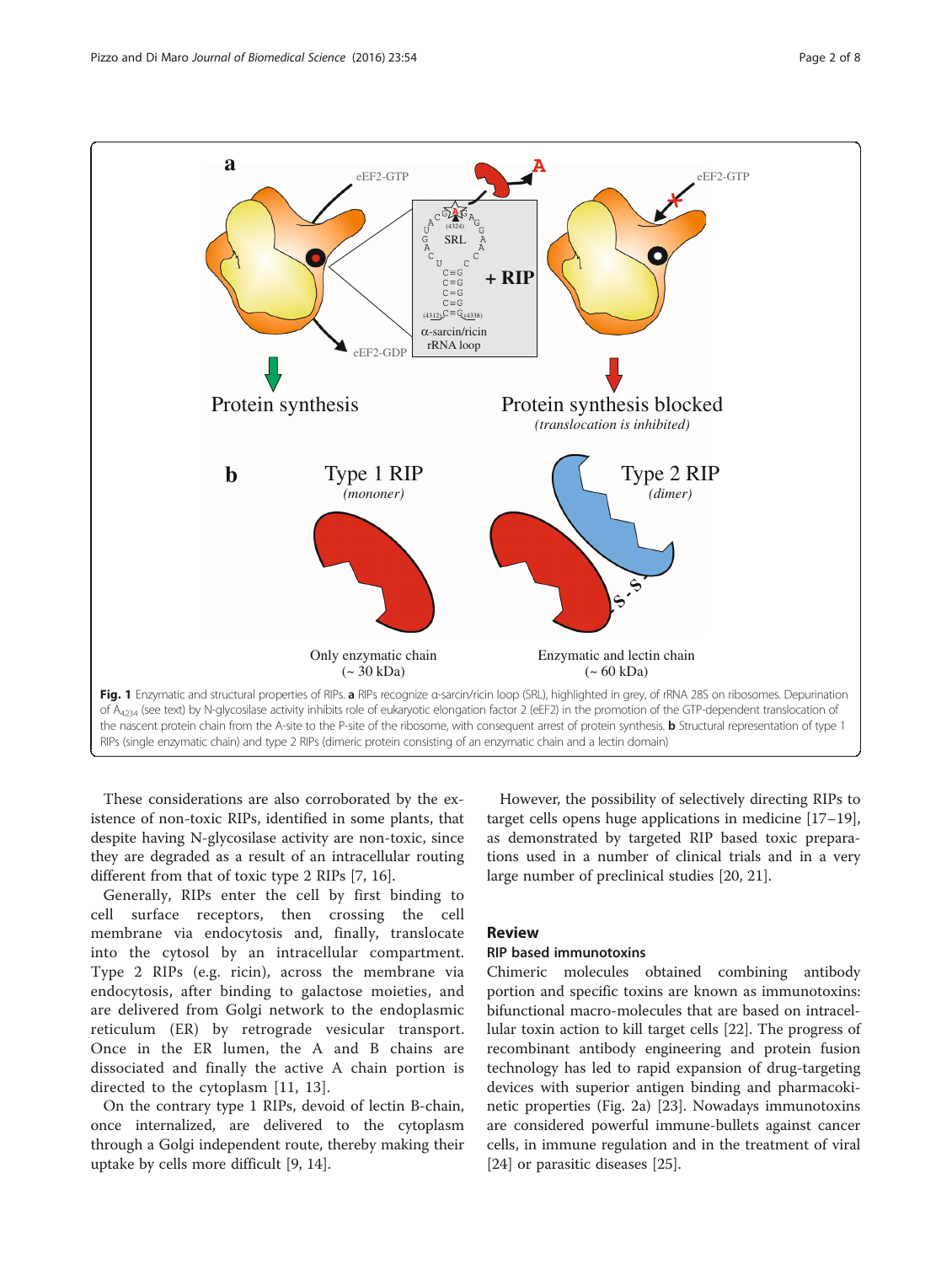<span id="page-2-0"></span>Pizzo and Di Maro Journal of Biomedical Science (2016) 23:54 Page 3 of 8



Since methods of conjugations of antibodies to RIPs can theorically affect the activity of immunoconjugates in vivo, different critical strategies have been performed to maximize the release of active toxins in the target cells [[26](#page-6-0), [27](#page-6-0)].

One of most approaches used in RIP based immunoconjugates synthesis for tumor cells, the latter typically characterized by a hypoxic state induced by an enhanced activity of reductive enzymes, is based on the choice of reducible disulfide cross-linker between RIP moiety and antibodies. In this way redox state of target cell should able to induce a reduction of RIP based immunoconjugate after its cell internalization, with consequent release of type 2 catalytic active A chain or type 1 RIP.

An alternative approach, conceived for RIPs lacking free sulphydryls (e.g. gelonin, PAP, saporin etc.) and used also to carrier whole type 2 RIPs, was based on the use of specific cross-linker that bind reactive functional groups present on proteins as primary amines, carbonyls, carbohydrates and carboxylic acids generating new sulphydrylic groups. To carry out this strategy, conjugate preparation required a preliminary separate derivatization of both toxin and antibody; subsequently newly inserted groups on two molecules can react to produce, by disulfide bridges, a stable conjugate population [\[28\]](#page-6-0). Some of the most used heterobifunctional crosslinking agents for immunotoxin conjugation by S-S disulfide, are SPDP [N-succinimidyl 3-(2-pyridyldithio) propionate]; SATA, [S-(N-succinimidyl) thioacetate]; SMPT, [(N-succinimidyloxy carbonyl)-1-methyl-1-(2 pyridyldithio) toluene] [\[26](#page-6-0), [28](#page-6-0)].

Nevertheless, any problems were related to these approaches, due to possible premature reduction of immunoconjugates, which induced negative effects as:

1. competition between free antibodies and immunoconjugates in the recognition of target sites; 2. decrease of intracellular cytotoxic RIPs; 3. increase of side effects on several organs (e.g. liver). Other forms of heterobifunctional crosslinkers to create toxic conjugates not restricted by the disulphide bridge requirement are based on the ability to create stable tioether linkages (S-C). SMCC, [N-succinimidyl 4-(maleimidomethy1) cyclohexanecarboxylate] and MBS [3-maleimidobenzoic acid Nhydroxysuccinimide ester] are frequently used to form not cleavable thioether bonds between type 2 RIPs and antibodies.

The first RIP based immunotoxins were generated by coupling a deglycosylated type 1 or an A-chain from type 2 RIP with a native antibody by using specific cross-linking agents reacting with cysteinyl residues of both molecules [\[29](#page-6-0), [30](#page-6-0)]. Subsequently, novel RIP based immunotoxins were produced and characterized to improve pharmacokinetics and reduce side effects; they were obtained by continuous development of recombinant DNA techniques and optimization of expression systems, using yeast, bacteria, or eukaryotic cell cultures (CHO cells, insect cells, etc.). The design of these novel RIP based immunotoxins required two critical steps: (i) planning and construction of recombinant antibody fragments (with reduced molecular weight); improvement of expression and purification methodology [[31, 32](#page-6-0)]. The production of these compact immunotoxins also fulfilled the aim to stabilize the toxin during its intracellular routing (delivery through endosomes-Golgi-lysosomes) preventing its proteolytic degradation [[21\]](#page-6-0).

On the basis of above described considerations, an excellent RIP prototype, used to build immunotoxins targeted to different malignant cells or solid tumors, was type 1 RIP saporin-S6. Indeed saporin-S6 immunoconjugates evidenced good structural and functional characteristics, such as high resistance to denaturation and proteolysis, as well as strong catalytic efficacy coupled to a very low cytotoxicity on normal cells [\[3, 9\]](#page-6-0).

Advances in antibody technology to avoid heterogeneity, improve tumor penetration and reduce production complexity of immunotoxins, have enabled the development of new generations of RIP based immunoconjugates. Starting from monoclonal antibody to the smallest unit of immunoglobin molecules (e.g. single chain fragment variable - scFv) several RIP based immunotoxins have been designed against several targets and in most cases used in pre-clinical studies, leading to promising outcomes [[20, 33](#page-6-0)–[35](#page-6-0)].

It is noteworthy that a further technology was successfully applied to improve immunotoxin delivery to cells: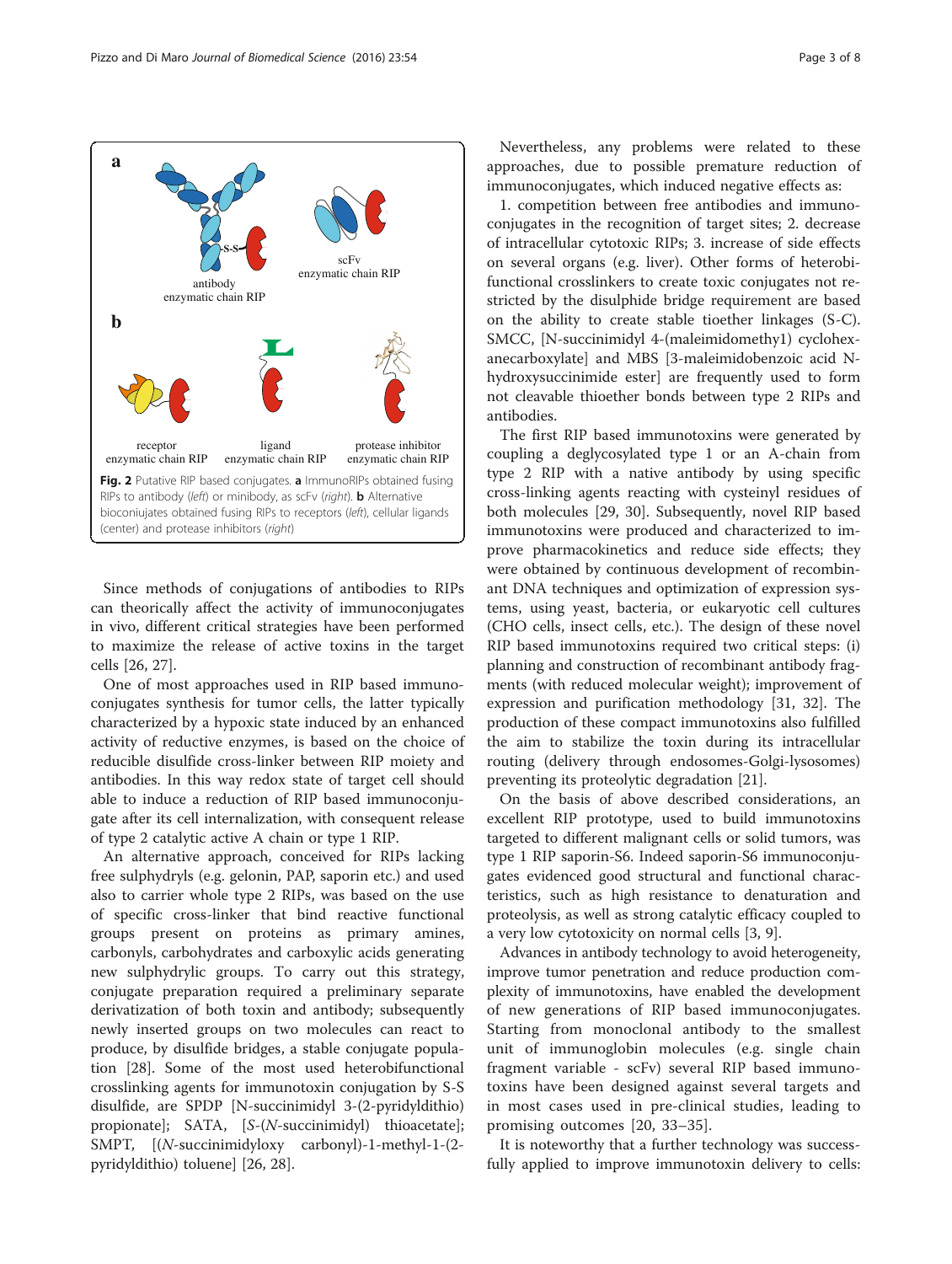photochemical internalization technology (PCI) [\[36](#page-6-0)]. This technology is based on amphiphilic photosensitizers, which accumulate in the endocytic membranes. Light exposure causes generation of ROS and subsequent increased permeability of the endocytic membranes, thus allowing improved trafficking of agents to the cytosol.

### Protein or peptides conjugated with RIPs

Members of RIPs have been either fused or chemically conjugated to different suitable carriers, such as cell-binding ligands, protease inhibitors, hormones, etc., in order to create specific bifunctional cytotoxic agents (Fig. [2b](#page-2-0)).

Even for design and production of these new types of conjugates, saporin-S6 was used as a prototype. Indeed, this type 1 RIP was successfully fused to urokinase receptor (uPAR) to obtain a very effective bifunctional chimeric molecule with a strong cytotoxicity, specifically to uPAR expressing cells, whereas the conjugate was found not to be effective on cell lines devoid of uPARs [[37\]](#page-6-0).

In alternative reports, as a carrier in the design of conjugates it was used transferrin, a protein involved in iron uptake by cells. Transferrin is an iron-binding glicoprotein able to carry two iron ions in the ferric form  $(Fe<sup>3+</sup>)$ into the cell, upon binding to its receptor. Transferrin receptor, widely distributed in different cell types, is usually overexpressed in malignant cells. Artificial conjugates consisting of RIPs (e.g. saporin-S6, ricin, etc.) conjugated to transferrin revealed, although by different mechanisms of intracellular routing, a selective cytotoxicity on various cancerous or malignant cell lines [\[9](#page-6-0)].

Transferrin receptor was used as malignant cell target also to build RIP based conjugates containing a peptide carrier. A meaningful example is represented by curcin, a broad cytotoxic type 1 RIP from the seeds of Jatropa curcas L.. As this protein is able to inhibit tumor cell proliferation and promote cell apoptosis, it was used to build a conjugate in which, to enhance the targeting of its anti-tumor ability, a transferrin receptor peptide (TfRBP), was fused with it. This peptide was screened by phage display technology [[21\]](#page-6-0) and found to be a strong affinity for tumor cells over-expressing the transferrin receptor. Resulting conjugate curcin-TfRBP9 was found to significantly inhibit the proliferation of HepG2 cells over-expressing transferrin receptors and to have lower inhibitory effects on SKBR-3 cells expressing transferrin receptors at low levels [[21\]](#page-6-0).

Other representative chimeric conjugates were obtained by using the gonadotropin-releasing hormone (GnRH) as a carrier, since potent GnRH agonists and antagonists were widely used to treat different kind of reproductive apparatus cancer. For this purpose, type 1 RIP

Pokeweed Antiviral Protein (PAP) was used, since it has no toxicity to human sperm and on epithelial cells in the female genital tract [\[38](#page-6-0)]. Treatment of GnRH receptor-positive cells, as human endometrial, breast or prostate cells, with the conjugate GnRH-PAP resulted in dose dependent cytotoxicity, thus demonstrating that other conjugates hormone/RIP could be used to specifically deliver these toxins to cells that express appropriate hormone receptors [[39\]](#page-7-0).

Other interesting fusion constructs generated with RIPs involved gelonin, a type 1 RIP from Gelonium multiflorum L.. Gelonin based conjugates, obtained by fusing it with different carriers, such as a cytokine (e.g. BLyS – B lymphocyte stimulator), a transmembrane glycoprotein kinase (e.g. Her2-protein encoded by a proto-oncogene) or an angiogenic factor (e.g. VEGF- vascular endothelial growth factor), showed a selective toxic action on tumor cells and on solid tumors [\[40](#page-7-0)].

It has been widely reported that RIPs cytotoxicity depends not only on the intracellular routing, but also on the intrinsic resistance to proteolysis. Pioneering works carried out on ricin free A chain [[41](#page-7-0)] and saporin-S6 [[3](#page-6-0)] confirmed this hypothesis, because their mutants (obtained by replacing surface residues with lysine residues), despite not compromising their activity, structure, or stability, significantly enhanced their susceptibility to proteolytic degradation. Moreover, as it is not unusual to find inhibitory protease modules in a multi-domain protein, new approaches have been carried out to build RIPs based chimeric proteins containing type 1 RIPs and protease inhibitor domains to enhance resistance to proteolysis during their intracellular routing [[42](#page-7-0)]. In this regard, recently it has been described the characterization of a bifunctional chimeric molecule composed by PD-L4 (a type 1 RIP isolated from *Phytolacca dioica* L. summer leaves [\[43\]](#page-7-0)) and WSCI (a serine protease inhibitor isolated from endo-sperm of hexaploid seeds of Triticum aestivum L.) [[44](#page-7-0)]. This recombinant construct showed intact intrinsic activity of both domains (e.g. enzymatic activity and inhibitory properties), and at the same time an enhanced selective cytotoxicity on murine tumor cells. Similar results have also been obtained by changing the anti-protease inhibitory properties of WSCI domain [\[45\]](#page-7-0).

Finally, a special mention has to be done to the use of peptides as carrier of RIPs for the construction of conjugates. A novel conjugate was obtained by fusing MAP30, a type 1 RIP from Momordica charantia L. and HBD, a cell penetrating peptide identified in the heparin-binding domain of human superoxide dismutase [[46](#page-7-0)]. This fusion construct revealed an enhanced selective cytotoxicity on different tumor cell lines thanks to an efficient uptake mediated by the peptide, the latter being a prototype of a new class of short basic peptides that are revolutionizing the way to deliver biomacromolecules.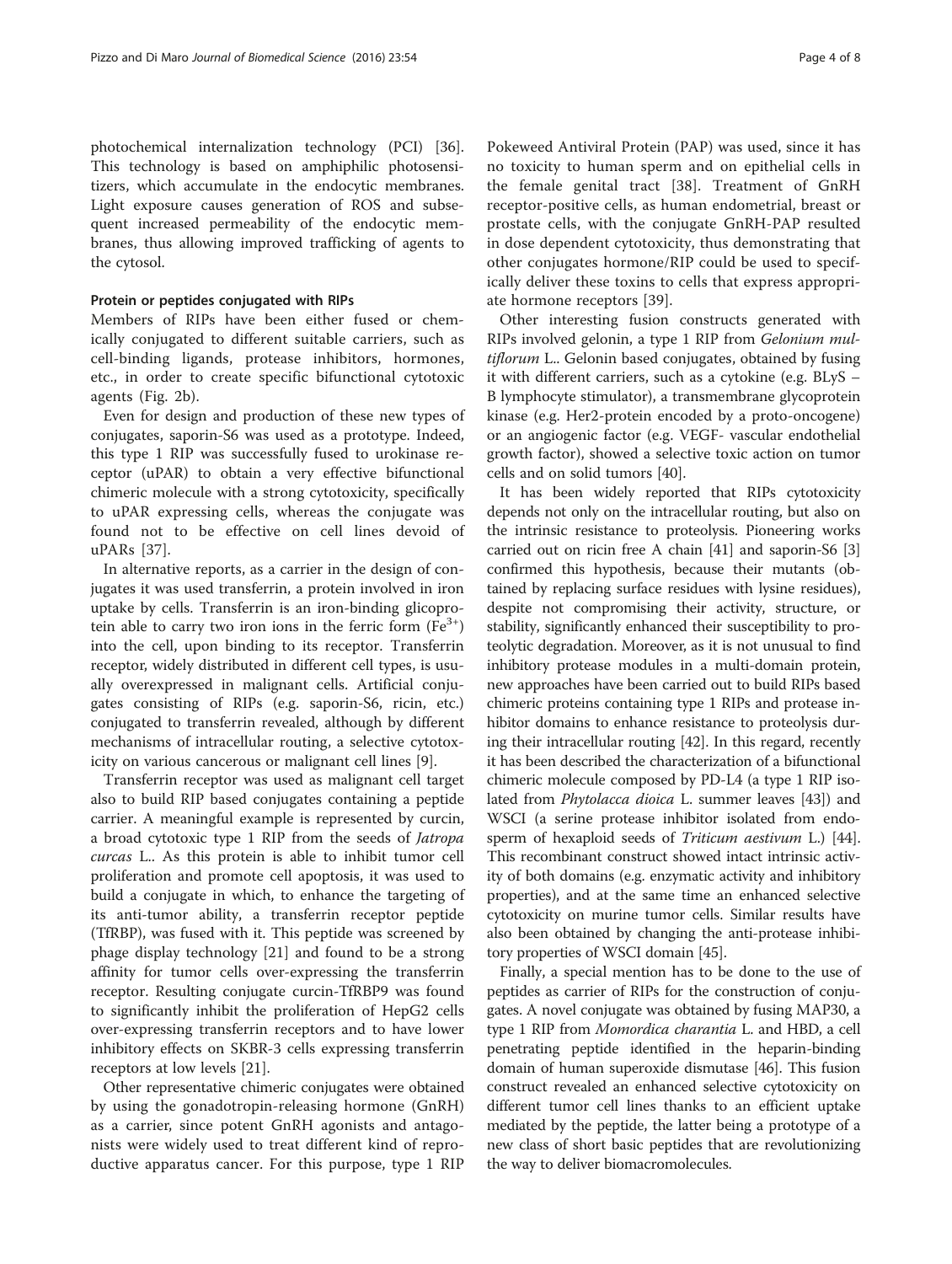<span id="page-4-0"></span>A different peptide, a human 36-aa neuropeptide widely distributed in brain and peripheral tissues, named NPY, has been used to build a conjugate with saporin-S6. Authors reported that this conjugate selectively killed NPY receptor-expressing neurons and, for this reason, it has been used as a tool to study the central NPY neurocircuitry involved in feeding behaviors [\[47\]](#page-7-0).

#### RIPs conjugated with nanoparticles

In recent years, considerable efforts have been made in the field of biomaterials providing increasing numbers of platforms for the development of a wide range of smart materials to control the delivery and release of specific drugs [\[48](#page-7-0)–[50\]](#page-7-0). For this purpose, synthetic nanomaterials, including liposomes, polymers and inorganic nanoparticles, have been designed [[51](#page-7-0)–[53](#page-7-0)] to provide improved stability, solubility, and in vivo pharmacokinetics.

Owing to their intriguing features, such as size, shape and biocompatibility, nanoparticles have been receiving increased attention in the area of nano-drug delivery systems, since a variety of drugs, proteins, antibodies, peptides, etc. can be conjugated with them [\[54](#page-7-0)].

As nanoparticles are able to cross the blood brain barrier, opening new perspectives to drug delivery into the brain, and since their nanosize allows access into the cell and in various cellular compartments, including the nucleus, the development of various RIP-based platforms has recently undergone a significant impetus (Fig. 3a and b).

For example, curcin [[55](#page-7-0)] was successfully used in the construction of gold nanoparticles (AuNPs) conjugated with folate and anti-transferrin antibody, to achieve a dual targeted nano-formulation directed toward gliomas. AuNPs are nanoparticles (in the range of 10–15 nm) consisting of a gold core and a surface coating, modifiable to control particle stability, solubility and interaction with the biological environment. As well, the ability of the AuNP surface to bind to thiols and amines provides a convenient way to introduce reactive functional groups to conjugate therapeutic agents. In this case, AuNPs functionalized with PEG were preliminary conjugated to anti-transferrin antibodies and subsequently subjected to reaction with hydrazine-activated curcin. Authors revealed that this specific functionalized nanoconjugate minimized the nonspecific systemic spread of toxin molecules during circulation and maximize the efficiently of tumor-targeted drug delivery. Besides, once internalized, pH-sensitive hydrazone bonds guaranteed the maximum release of curcin from nanoconjugate with consequent efficacy of toxic action in the target glioma cancer colonies [[55](#page-7-0)].

An additional example is represented by hybrid colloidal nanosystems, consisting of lipid polymeric components chemically amalgamated and highly compatible.



drive resulting conjugate to cellular target; **b** Nanoconjugates obtained by combinatorial design of lipid like materials termed "lipidoids"; c Schematic representation of encapsulated RIPs in nanocapsules

Lipid-polymer hybrid nanoparticles are core-shell nanostructures comprising polymer cores and lipid/lipid-PEG shells, which exhibit characteristics of both polymeric nanoparticles and liposomes. In a recent work hybrid solid lipid nanoparticles were prepared by a modified lipid coacervation method. The latter is a procedure to forming a liquid rich in polymer phase in equilibrium with another liquid phase. In this case authors prepared hybrid solid lipid nanoparticles composed by 1,2-Distearoyl-sn-glycero-3-phosphoethanolamine-N-maleimide (PEG-2000) (DSPE-PEG-Mal), lecithin, stearic acid and folate. When these lipid based nanoparticles were conjugated to curcin, they became a nano-formulation selectively active against gliomas cells [[56\]](#page-7-0).

In a further work it has been described a different protein delivery strategy in which a new nanoconjugate has been obtained by combinatorial design of cationic lipid like materials, termed "lipidoids", coupled with a reversible chemical protein engineering approach [[57](#page-7-0)]. Preparation of lipidoids requires heating, in absence of solvent or catalysts, of commercially available amines with lipophilic acrylamides, acrylates, or epoxides. This simplified procedure allows building a structurally diverse library of lipidoids by varying the types of amines, and the lengths and types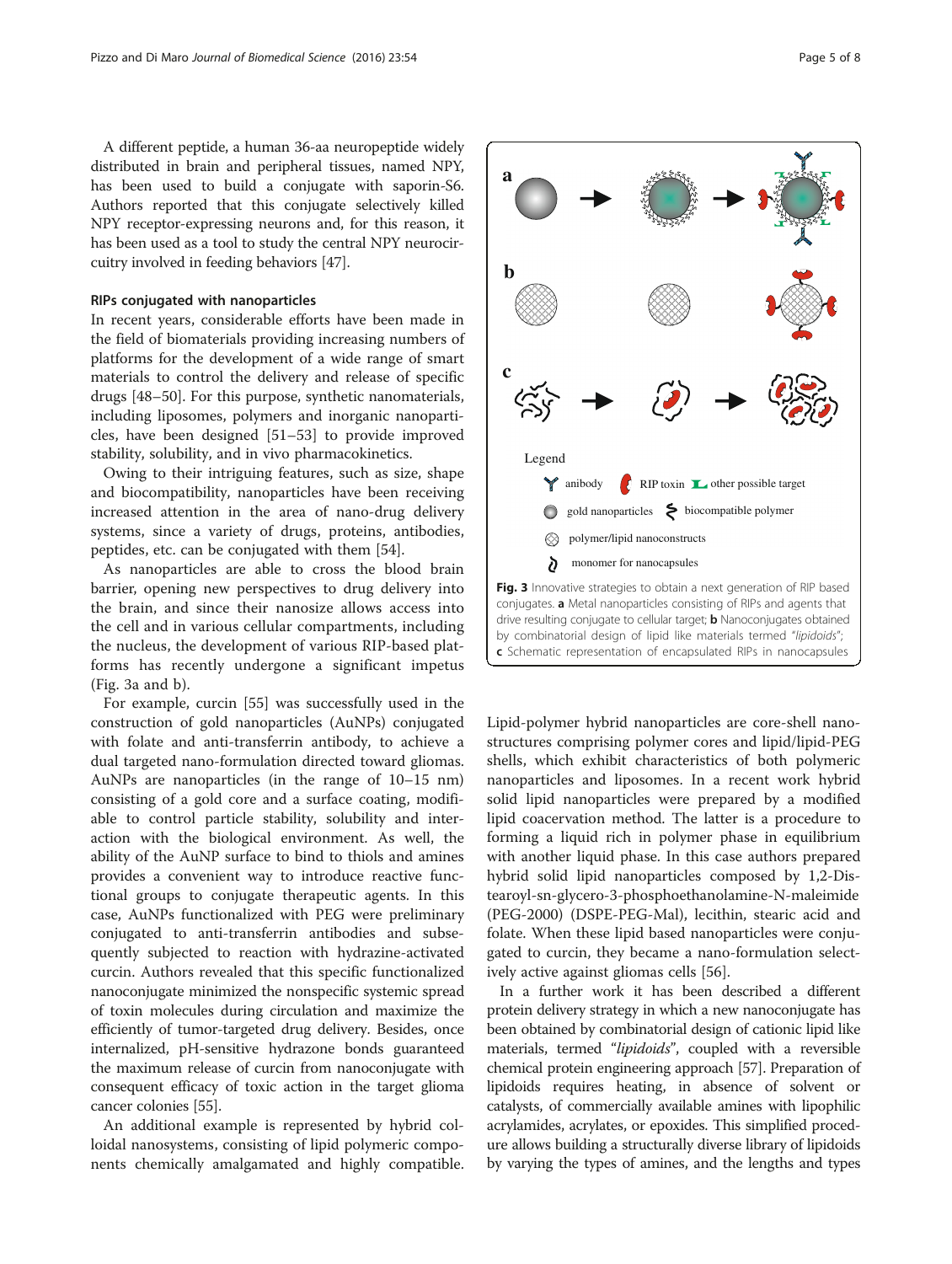(acrylamide/acrylate/epoxide) of tails. Resulting crude products can be directly used for in vitro delivery of macromolecule of interest. Therefore, lipidoids offer two significant advantages: a simple and economical chemical synthesis and the possibility to develop libraries based on peculiar diversities (e.g. structure, physic-chemical properties, size etc.). In the case of RIPs, starting from a library of lipidoids synthesized through the ring opening reaction between 1,2-epoxyhexadecane and primary or secondary different aliphatic amines, a strong lipid-like nanoconjugated has been obtained using saporin-S6. This nanoconjugate was able to inhibit proliferation in vitro of various cancerous cell lines, with  $IC_{50}$  values greatly decreased compared to saporin alone, and was also found to abolish tumor growth in a mouse model of breast cancer [\[57\]](#page-7-0).

Recently, it has been reported the emergent possibility to produce nanocapsules as efficient in vivo drug delivery system, Fig. [3c](#page-4-0) [[58\]](#page-7-0). In this framework, also RIPs have proved to be optimal subject for this novel nanotechnology, as demonstrated in a recent paper where it has been reported the development of new drug formulations based on encapsulation of MAP 30 into chemically synthesized matrices of zirconium egg- (EPC) and soy-phosphatidylcholines (SPC). These matrices were obtained by mixing (EPC) or (SPC) lipids in  $ZrCl<sub>4</sub>$  aqueous solution [\[59](#page-7-0)] and exhibited the plate like and granular aggregates with diameters of about 70 nm. Subsequent encapsulation of MAP30 produced strong toxic and antimicrobial nanoparticles and a release of RIP dependent on endogenous phospholipase A (PLA) activity [[58\]](#page-7-0).

A similar approach, by using type 1 RIP from Mirabilis jalapa L. leaves, has been recently used by Wicaksono et al. [\[60\]](#page-7-0). This RIP, easily degraded after administration, shows strong cytotoxicity on breast cancer cell lines and a negligible toxicity towards normal cells. In this work, the authors incorporated this type 1 RIP into nanoparticles conjugated with Anti-EpCAM antibodies and determined its selective cytotoxicity against T47D breast cancer cells. Nanoparticles were obtained by polyelectrolyte complexation using low viscosity chitosan (β-(1,4)-linked 2-amino-2-deoxy-β-D-glucose) and alginate (linear unbranched polymer of (1-4')-linked β-D-mannuronic acid and α-Lguluronic acid residues) [\[61](#page-7-0)], then chemically conjugated with anti-EpCAM antibody by carbodiimide reaction.

All mentioned examples reveal that developing cancer targeted-therapy by using nanotechnology platform is very promising, especially with active-targeting nanoparticles [[62](#page-7-0)]. It is widely reported that chemotherapeutic agents delivered systematically can be enter both tumor and critical organs (heart, lung, etc.) consequently determining patient's suffering, noted as systemic toxicity. Systemic toxicity is the result of absorption and distribution of a chemoterapic agent to a site (organs, tissues, etc.) distant



from its entry point of administration and it is the main cause of cancer drugs failure and of therapies who seek to differentiate between cancerous and normal cells [[63](#page-7-0)].

Progressive development in active targeting smart nanoparticles and use of RIPs, in the construction of low dosage RIP based nanoconjugates, represent new possible future directions in the construction of innovative nanosystems aimed to mitigate or limiting system toxicity.

## Conclusion

Today the pharmacology is no longer exclusively oriented to the identification of "small molecules", but also on searching for a second line of bio-based chemotherapeuticconjugated, exploiting the engineering of recombinant proteins as well as the protein technology. In particular, for this reason, the pharmacology industries are exploring several options, such as specific cellular targets or new drug delivery methods.

In both cases, RIPs proved to be good prototypes, due to their structures and toxicity. In this review, we tracked a path from first RIP based conjugates to recent RIP based nanoconstructs (Fig. 4), giving new emphasis to the study of these special and "ancient" molecules, which are essential natural defence elements in plant organisms, but at the same time excellent candidates for therapeutic applications in biomedical sciences.

#### Abbreviations

ER, endoplasmic reticulum; PAP, pokeweed anti-viral protein; RIP(s), Ribosome-inactivating protein(s); rRNA, ribosomal ribonucleic acid

#### Acknowledgements

This work has been supported by funding of Second University of Naples (Caserta) and of University of Naples "Federico II". Authors wish to thank deeply Angela Arciello for critically reading the manuscript.

#### Funding

This work was supported by a PON03PE\_00060\_2 (PON 2007–2013 Ministero dell'Istruzione, dell'Università e della Ricerca (MIUR-Italy)).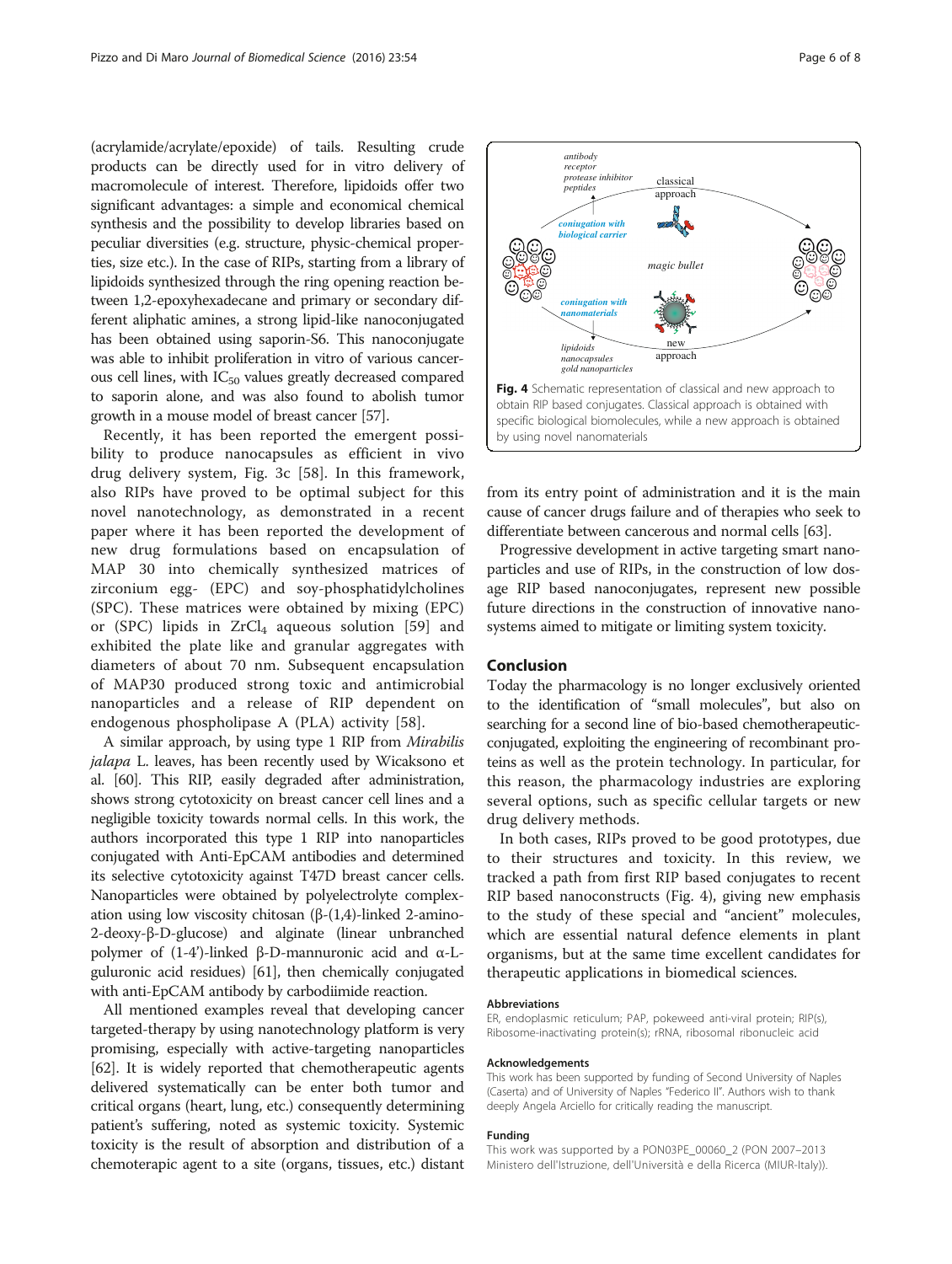#### <span id="page-6-0"></span>Availability of data and materials

"Not applicable" (The present paper is a review article it describes published data).

#### Authors' contributions

EP and ADM conceptualized, organized, charged and wrote the manuscript together. Both authors read and approved the final manuscript.

#### Competing interests

The authors declare that they have no competing interests.

#### Consent for publication

"Not applicable" (The present paper does not contain any individual persons data).

## Ethics approval and consent to participate

"Not applicable" (The present paper is a review article, it does not involve human subjects but it describes published data).

#### Author details

<sup>1</sup>Department of Biology, University of Naples "Federico II", Via Cintia, I-80126 Napoli, Italy. <sup>2</sup>Department of Environmental, Biological and Pharmaceutical Sciences and Technologies (DiSTABiF), Second University of Naples, Via Vivaldi 43, 81100 Caserta, Italy.

## Received: 16 March 2016 Accepted: 13 July 2016 Published online: 20 July 2016

#### References

- 1. Endo Y, Tsurugi K. RNA N-glycosidase activity of ricin A-chain. Mechanism of action of the toxic lectin ricin on eukaryotic ribosomes. J Biol Chem. 1987; 262(17):8128–30.
- 2. Montanaro L, Sperti S, Mattioli A, Testoni G, Stirpe F. Inhibition by ricin of protein synthesis in vitro. Inhibition of the binding of elongation factor 2 and of adenosine diphosphate-ribosylated elongation factor 2 to ribosomes. Biochem J. 1975;146(1):127–31.
- 3. Santanche S, Bellelli A, Brunori M. The unusual stability of saporin, a candidate for the synthesis of immunotoxins. Biochem Biophys Res Commun. 1997; 234(1):129–32.
- Stirpe F, Battelli MG. Ribosome-inactivating proteins: progress and problems. Cell Mol Life Sci. 2006;63(16):1850–66.
- 5. Nielsen K, Boston RS. RIBOSOME-INACTIVATING PROTEINS: A Plant Perspective. Annu Rev Plant Physiol Plant Mol Biol. 2001;52:785–816.
- 6. Jimenez P, Tejero J, Cordoba-Diaz D, Quinto EJ, Garrosa M, Gayoso MJ, Girbes T. Ebulin from dwarf elder (Sambucus ebulus L.): a mini-review. Toxins (Basel). 2015;7(3):648–58.
- 7. Girbes T, Citores L, Iglesias R, Ferreras JM, Munoz R, Rojo MA, Arias FJ, Garcia JR, Mendez E, Calonge M. Ebulin 1, a nontoxic novel type 2 ribosomeinactivating protein from Sambucus ebulus L. leaves. J Biol Chem. 1993; 268(24):18195–9.
- 8. Hey TD, Hartley M, Walsh TA. Maize ribosome-inactivating protein (b-32). Homologs in related species, effects on maize ribosomes, and modulation of activity by pro-peptide deletions. Plant Physiol. 1995;107(4):1323–32.
- 9. Polito L, Bortolotti M, Mercatelli D, Battelli MG, Bolognesi A. Saporin-S6: a useful tool in cancer therapy. Toxins (Basel). 2013;5(10):1698–722.
- 10. Park SW, Vepachedu R, Sharma N, Vivanco JM. Ribosome-inactivating proteins in plant biology. Planta. 2004;219(6):1093–6.
- 11. Lord JM, Spooner RA. Ricin trafficking in plant and mammalian cells. Toxins (Basel). 2011;3(7):787–801.
- 12. Spooner RA, Lord JM. Ricin Trafficking in Cells. Toxins (Basel). 2015;7(1):49–65.
- 13. de Virgilio M, Lombardi A, Caliandro R, Fabbrini MS. Ribosome-inactivating proteins: from plant defense to tumor attack. Toxins (Basel). 2010;2(11): 2699–737.
- 14. Vago R, Marsden CJ, Lord JM, Ippoliti R, Flavell DJ, Flavell SU, Ceriotti A, Fabbrini MS. Saporin and ricin A chain follow different intracellular routes to enter the cytosol of intoxicated cells. FEBS J. 2005;272(19):4983–95.
- 15. Polito L, Bortolotti M, Pedrazzi M, Mercatelli D, Battelli MG, Bolognesi A. Apoptosis and necroptosis induced by stenodactylin in neuroblastoma cells can be completely prevented through caspase inhibition plus catalase or necrostatin-1. Phytomedicine. 2016;23(1):32–41.
- 16. Barbieri L, Ciani M, Girbes T, Liu WY, Van Damme EJ, Peumans WJ, Stirpe F. Enzymatic activity of toxic and non-toxic type 2 ribosome-inactivating proteins. FEBS Lett. 2004;563(1–3):219–22.
- 17. Xiong SD, Yu K, Liu XH, Yin LH, Kirschenbaum A, Yao S, Narla G, DiFeo A, Wu JB, Yuan Y, Ho SM, Lam YW, Levine AC. Ribosome-inactivating proteins isolated from dietary bitter melon induce apoptosis and inhibit histone deacetylase-1 selectively in premalignant and malignant prostate cancer cells. Int J Cancer. 2009;125(4):774–82.
- 18. Wong JH, Ng TB, Cheung RC, Ye XJ, Wang HX, Lam SK, Lin P, Chan YS, Fang EF, Ngai PH, Xia LX, Ye XY, Jiang Y, Liu F. Proteins with antifungal properties and other medicinal applications from plants and mushrooms. Appl Microbiol Biotechnol. 2010;87(4):1221–35.
- 19. Di Maro A, Pizzo E, Girbes T. Biotechnological Potential of Ribosome Inactivating Proteins (RIPs). In: Gopalakrishnakone P, Carlini RC, Ligabue-Braun R, editors. Plant Toxins. Dordrecht: Springer Netherlands; 2015. p. 1–15.
- 20. Gilabert-Oriol R, Weng A, Mallinckrodt B, Melzig MF, Fuchs H, Thakur M. Immunotoxins constructed with ribosome-inactivating proteins and their enhancers: a lethal cocktail with tumor specific efficacy. Curr Pharm Des. 2014;20(42):6584–643.
- 21. Zheng Q, Xiong YL, Su ZJ, Zhang QH, Dai XY, Li LY, Xiao X, Huang YD. Expression of curcin-transferrin receptor binding peptide fusion protein and its anti-tumor activity. Protein Expr Purif. 2013;89(2):181–8.
- 22. Antignani A, Fitzgerald D, Immunotoxins: the role of the toxin. Toxins (Basel). 2013;5(8):1486–502.
- 23. Becker N, Benhar I. Antibody-Based Immunotoxins for the Treatment of Cancer. Antibodies. 2012;1(1):39.
- 24. Spiess K, Jakobsen MH, Kledal TN, Rosenkilde MM. The future of antiviral immunotoxins. 2016. J Leukoc Biol. 2016;99(6):911-25.
- 25. Li H, Gu C, Ren Y, Dai Y, Zhu X, Xu J, Li Y, Qiu Z, Zhu J, Zhu Y, Guan X, Feng Z. The efficacy of NP11-4-derived immunotoxin scFv-artesunate in reducing hepatic fibrosis induced by Schistosoma japonicum in mice. J Biomed Res. 2011;25(2):148–54.
- 26. Hermanson GT. Chapter 21 Immunotoxin Conjugation Techniques. Bioconjugate Techniques (Second Edition). New York: Academic Press; 2008. p. 824–57.
- 27. Hermanson GT. Chapter 1 Functional Targets. Bioconjugate Techniques (Second Edition). New York: Academic Press; 2008. p. 1–168.
- 28. Dosio F, Brusa P, Cattel L. Immunotoxins and anticancer drug conjugate assemblies: the role of the linkage between components. Toxins (Basel). 2011;3(7):848–83.
- 29. Ghetie MA, May RD, Till M, Uhr JW, Ghetie V, Knowles PP, Relf M, Brown A, Wallace PM, Janossy G, et al. Evaluation of ricin A chain-containing immunotoxins directed against CD19 and CD22 antigens on normal and malignant human B-cells as potential reagents for in vivo therapy. Cancer Res. 1988;48(9):2610–7.
- 30. Youle RJ, Neville Jr DM. Anti-Thy 1.2 monoclonal antibody linked to ricin is a potent cell-type-specific toxin. Proc Natl Acad Sci U S A. 1980;77(9):5483–6.
- 31. Alewine C, Hassan R, Pastan I. Advances in anticancer immunotoxin therapy. Oncologist. 2015;20(2):176–85.
- 32. Maleki LA, Baradaran B, Majidi J, Mohammadian M, Shahneh FZ. Future prospects of monoclonal antibodies as magic bullets in immunotherapy. Hum Antibodies. 2013;22(1–2):9–13.
- 33. Tyagi N, Tyagi M, Pachauri M, Ghosh PC. Potential therapeutic applications of plant toxin-ricin in cancer: challenges and advances. Tumour Biol. 2015;36(11):8239–46.
- 34. Tiller KE, Tessier PM. Advances in Antibody Design. Annu Rev Biomed Eng. 2015;17:191–216.
- 35. Farajnia S, Ahmadzadeh V, Tanomand A, Veisi K, Khosroshahi SA, Rahbarnia L. Development trends for generation of single-chain antibody fragments. Immunopharmacol Immunotoxicol. 2014;36(5):297–308.
- 36. Selbo PK, Weyergang A, Hogset A, Norum OJ, Berstad MB, Vikdal M, Berg K. Photochemical internalization provides time- and space-controlled endolysosomal escape of therapeutic molecules. J Control Release. 2010;148(1):2–12.
- 37. Cavallaro U, del Vecchio A, Lappi DA, Soria MR. A conjugate between human urokinase and saporin, a type-1 ribosome-inactivating protein, is selectively cytotoxic to urokinase receptor-expressing cells. J Biol Chem. 1993;268(31): 23186–90.
- 38. D'Cruz OJ, Waurzyniak B, Uckun FM. Mucosal toxicity studies of a gel formulation of native pokeweed antiviral protein. Toxicol Pathol. 2004; 32(2):212–21.